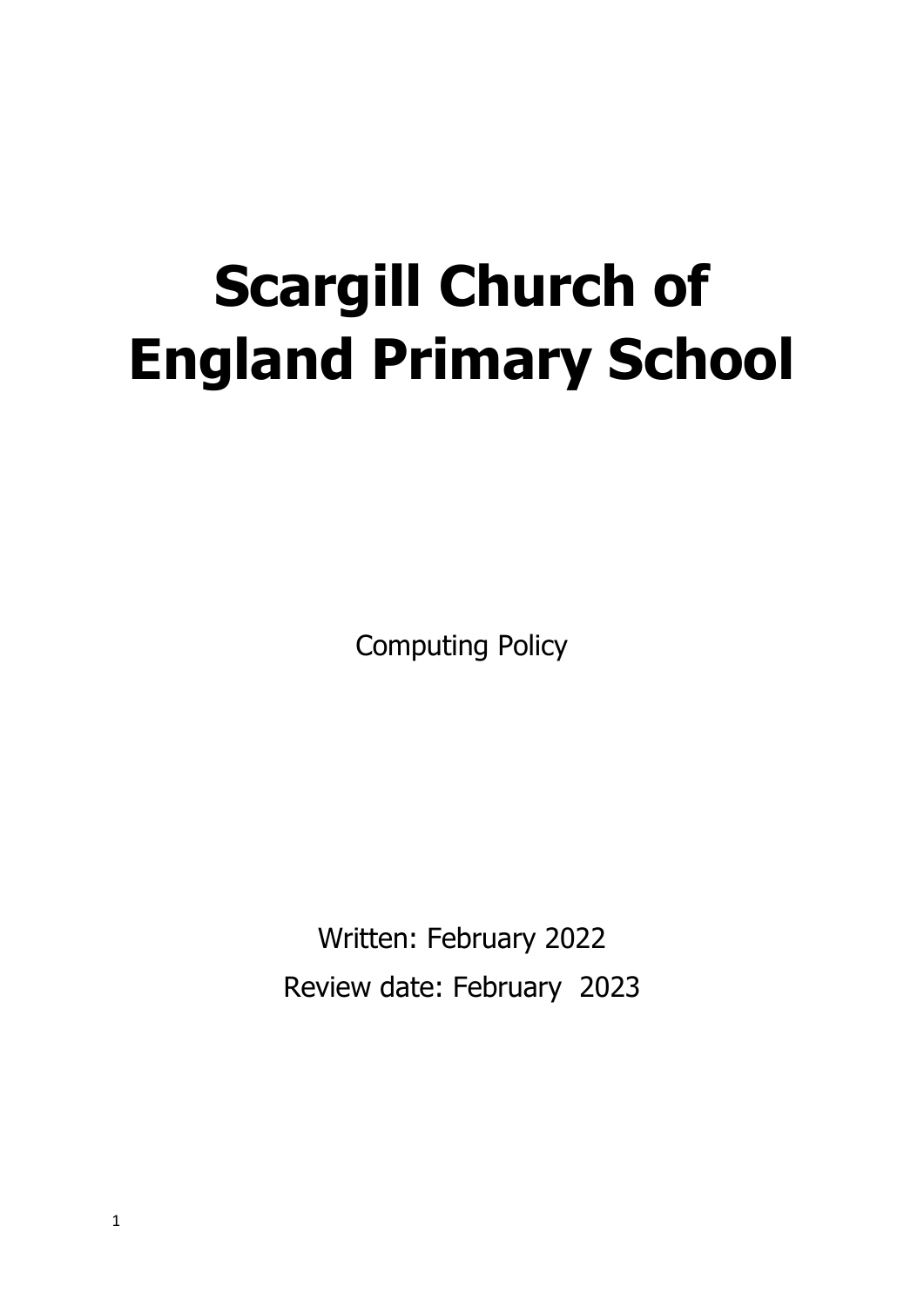## **Intent**

At Scargill, we believe that every child should be prepared for an ever changing world based around technology. It is our aim to provide all children with the skills and knowledge to use technology effectively, respectfully and safely in a positive way. We want the children to be able to use technology to be able to support their lives and education as well as having the skills to remain safe when being online.

We want the children to be curious by new technology whilst having the skills to adapt their prior knowledge to these new pieces of hardware and software. Furthermore, we want children, from reception to Y6, to be able to use vocabulary confidently when discussing and using these pieces of hardware and software. We want the children to be independent in their use of technology and be able to use it confidently and effectively, by the end of KS2.

In addition, we want to provide opportunities for the children to use their computing knowledge, skills and vocabulary in different areas across the curriculum which will further embed their learning from Reception to Y6.

## **National Curriculum Aims:**

The National Curriculum for computing aims to ensure that all pupils:

- can understand and apply the fundamental principles and concepts of computer science, including abstraction, logic, algorithms and data representation.
- can analyse problems in computational terms, and have repeated practical experience of writing computing programs in order to solve such problems.
- can evaluate and apply information technology, including new or unfamiliar technologies, analytically to solve problems.
- are responsible, competent, confident and creative users of information and communication technology.

## **Key Stage 1**

Pupils should be taught:

- understand what algorithms are; how they are implemented as programs on digital devices; and that programs execute by following precise and unambiguous instructions
- create and debug simple programs
- use logical reasoning to predict the behaviour of simple programs
- use technology purposefully to create, organise, store, manipulate and retrieve digital content
- recognise common uses of information technology beyond school
- use technology safely and respectfully, keeping personal information private; identify where to go for help and support when they have concerns about content or contact on the internet or other online technologies.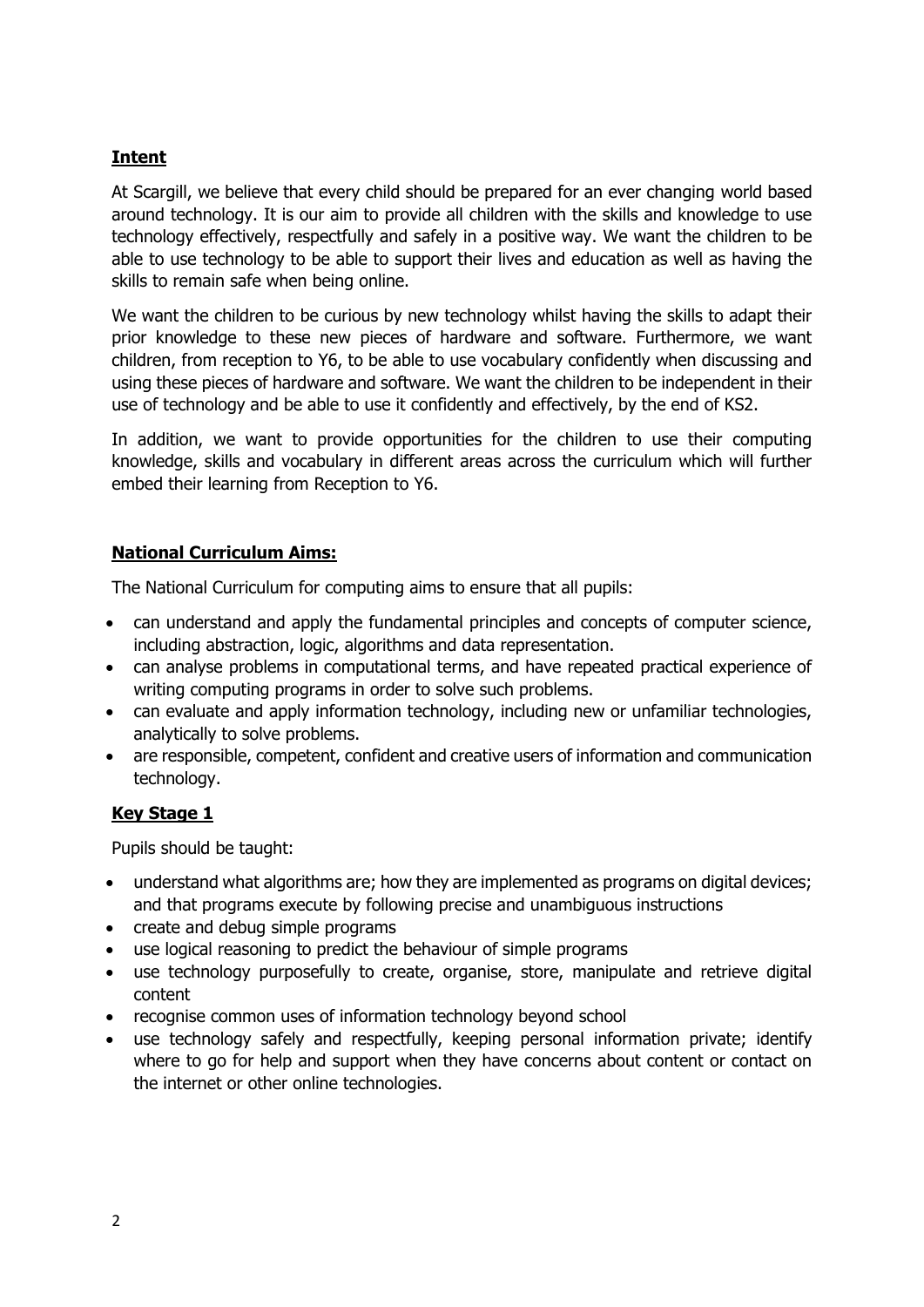# **Key stage 2**

Pupils should be taught:

- design, write and debug programs that accomplish specific goals, including controlling or simulating physical systems; solve problems by decomposing them into smaller parts
- use sequence, selection and repetition in programs; work with variables and various forms of input and output
- use logical reasoning to explain how some simple algorithms work and to detect and correct errors in algorithms and programs
- understand computer networks including the internet; how they can provide multiple services, such as the world wide web; and the opportunities they offer for communication and collaboration
- use search technologies effectively, appreciate how results are selected and ranked, and be discerning in evaluating digital content
- select, use and combine a variety of software (including internet services) on a range of digital devices to design and create a range of programs, systems and content that accomplish given goals, including collecting, analysing, evaluating and presenting data and information
- use technology safely, respectfully and responsibly; recognise acceptable/unacceptable behaviour; identify a range of ways to report concerns about content and contact.

## **Implementation**

Primarily, we will deliver the Computing Curriculum through the use of Purple Mash. All lessons taught should match with the Curriculum Computing Overview which will link to the National Curriculum for Computing. Each year group, from Y1 to Y6, have a different amount of units to cover across the year but these are based around the strands of Digital Literacy, Computer Science and Information Technology. In addition to these units, all year groups will cover a series of lessons based on Online Safety. Online Safety will also be referred to regularly and children will be constantly reminded of these lessons. Year groups (from Reception to Y6) will cover additional Online Safety learning if they require it based around different topics (see the Online Safety policy for more information). All units need to include a combination of plugged and unplugged lessons. All unit plans need to be downloaded from Purple Mash and saved into the relevant term folder on the One Drive. All Class Teachers are required to make suitable adaptations to the planning to ensure that all learners are able to access the lessons at their year group level.

Within each lesson, the objective needs to be shared with the children. The vocabulary needed in the lesson also needs to be shared and discussed (this can be located on the knowledge organiser on Purple Mash). Children need to be able to internalise the vocabulary and to support the children in doing this, they should be strongly encouraged to create their own definitions. Class Teachers need to regularly refer to the vocabulary within the lesson and ensure all children are able to use the vocabulary and identify how it is linked to their learning.

Children will also be taught a set of non-negotiable skills in each year group. These are skills that children need to know to be able to access the curriculum confidently for example opening a document, searching for software, uploading documents onto a cloud. These skills maybe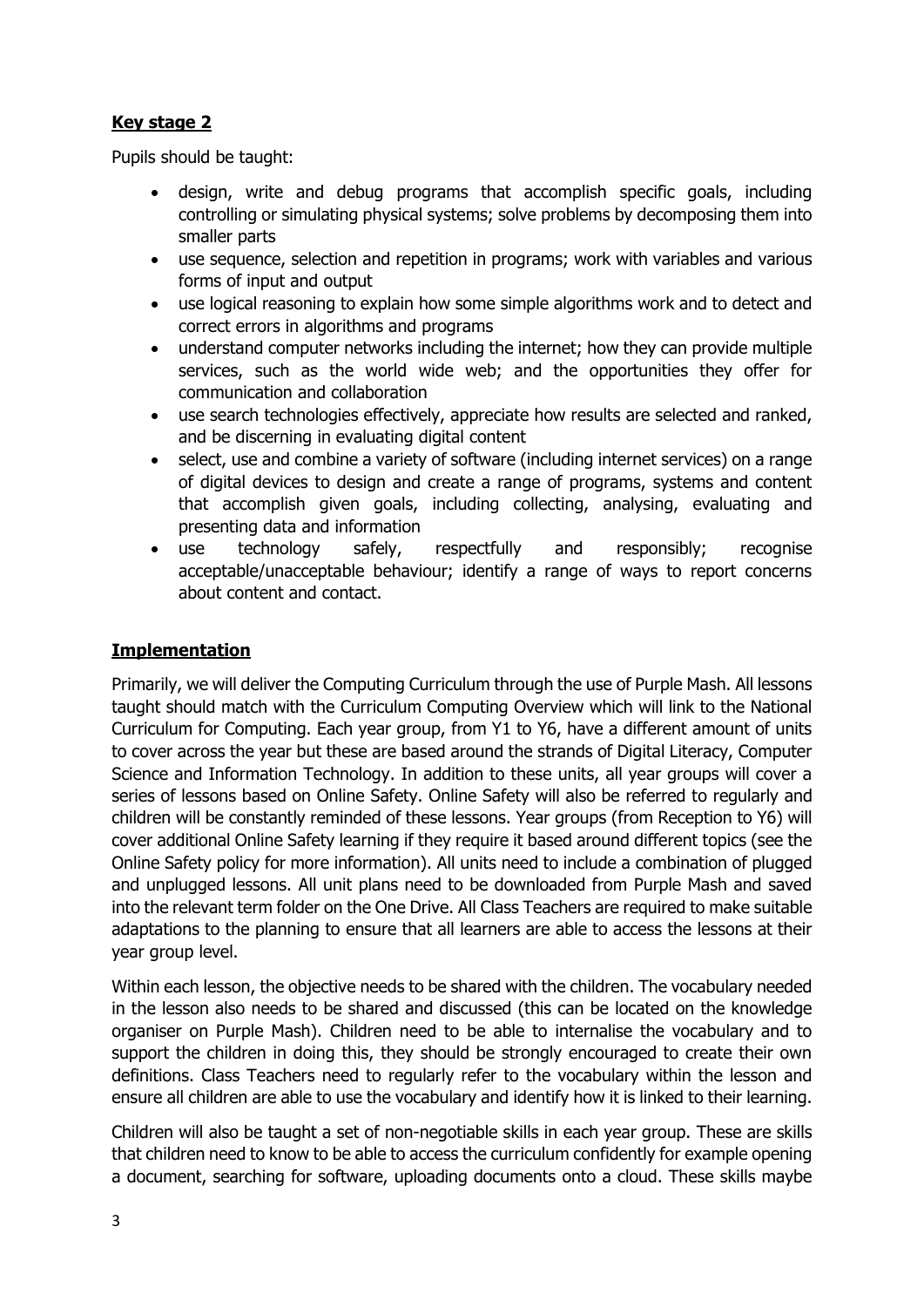taught discretely, however, teaching them during Computing lessons is highly recommended. These skills should then be recapped and revisited as often as required until all children are confident with them.

All learning should be saved or emailed to the class teacher to ensure that this can be accessed if required. During the Computing Lesson there should be regular opportunities for self and peer assessment.

#### **Impact**

Children have a great interest in learning Computing skills as well as learning about technology developments. Through the teaching, children are developing an understanding of why learning these Computing skills are important and will support them with their future lives in education and beyond.

Computing will not only develop the children's academic skills it will assist them in developing their problem solving, communication and team working. This will be shown through their open-ended activities, discussions about tasks using appropriate vocabulary and collaborating on ideas.

#### **Assessment**

Within each Computing lesson, class teachers will use a range of strategies to assess the children's learning. These strategies include: questioning, self and peer assessment as well as observations on the children's tasks. Class teachers will use these assessments (mainly focusing on observations) to guide future planning and to support and extend children's learning where needed.

Class teachers are not required to mark any Computing learning, but will use these observation and assessment strategies instead to obtain an overall picture of how the class are progressing.

## **Inclusion and Adaptation:**

All children should have access to Computing lessons. Adaptations should be made to any lesson being taught to ensure it includes appropriate support and challenge to ensure all children are able to meet their potential. Challenge might be provided by the use of a more open-ended activity whilst support maybe offered by the use of scaffolding.

## **Monitoring and Review:**

The Computing Curriculum Leader and the Class Teacher is responsible for the planning and assessment of the Computing curriculum and ensuring that these lessons are to the highest standard.

The Computing Curriculum Leader is responsible for: